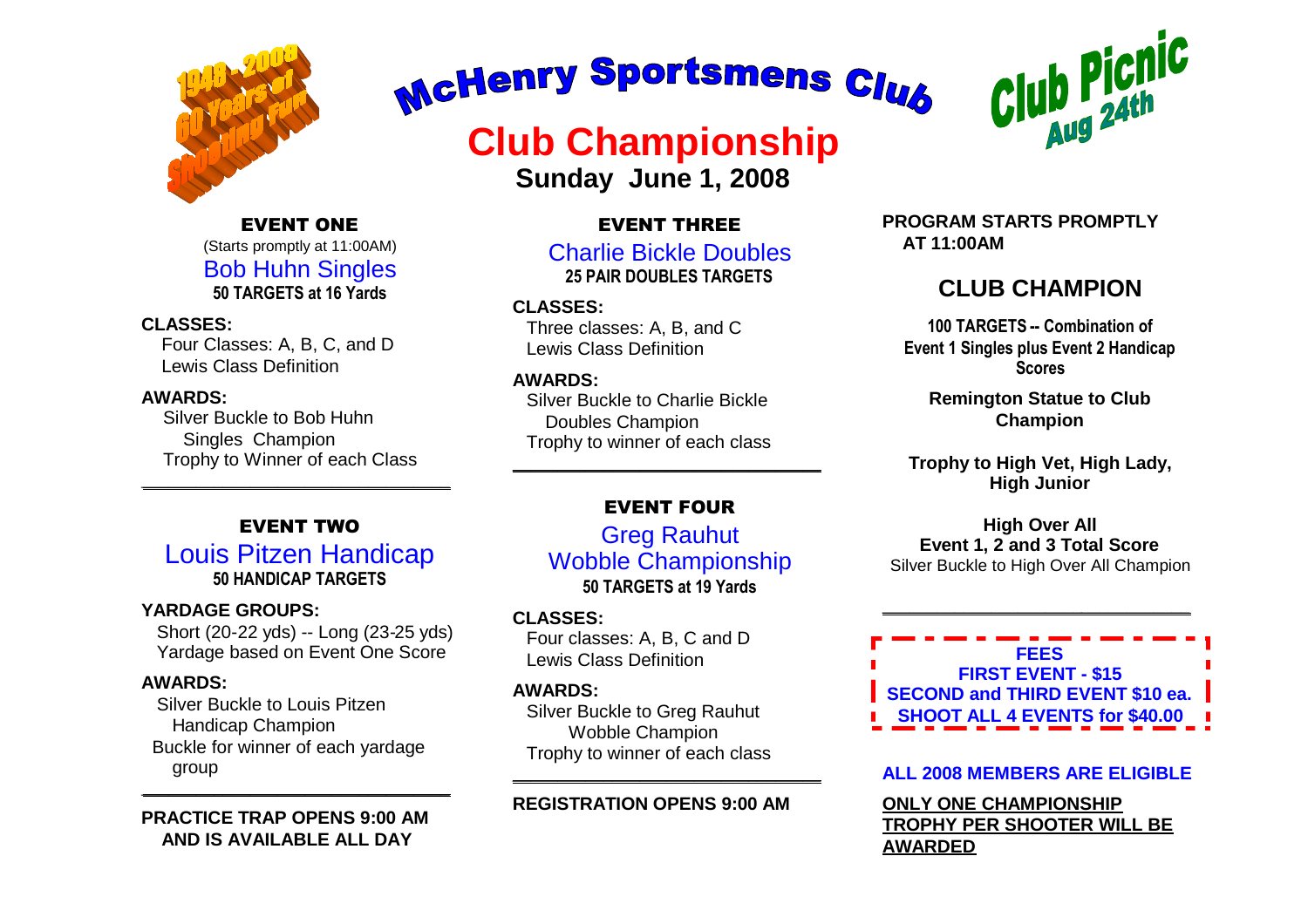**CHAMPIONSHIP TIES BY SHOOT OFF -- Class Ties by Reverse Score**